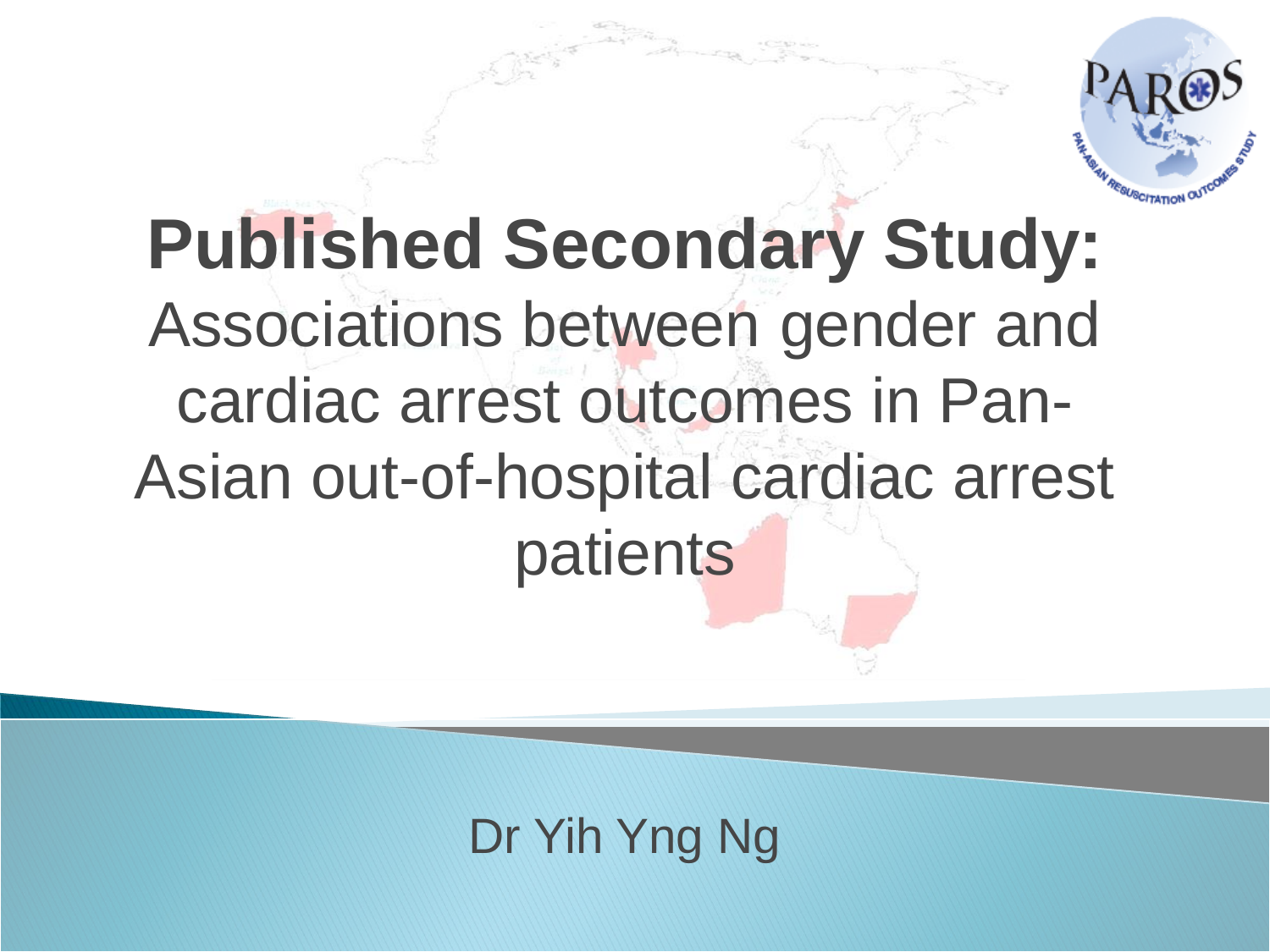

Contents lists available at ScienceDirect







Clinical paper

Associations between gender and cardiac arrest outcomes in Pan-Asian out-of-hospital cardiac arrest patients<sup>☆</sup>



|               | Unadjusted<br><b>OR</b>   | Adjusted OR <sup>^</sup> | Unadjusted<br><b>OR</b> | Adjusted OR <sup>^</sup> | Unadjusted<br><b>OR</b> | Adjusted OR <sup>^</sup> |
|---------------|---------------------------|--------------------------|-------------------------|--------------------------|-------------------------|--------------------------|
|               | <b>Female versus male</b> |                          |                         |                          |                         |                          |
|               | <b>Overall</b>            |                          | $(18-44 \text{ years})$ |                          | (≥ 55 years)            |                          |
| ROSC at scene | 0.56                      | 1.01                     | 1.09                    | 2.11                     | 0.56                    | 1.01                     |
| or ED         | $(0.52 - 0.61)^*$         | $(0.88 - 1.16)$          | $(0.83 - 1.44)$         | $(1.27 - 3.52)^*$        | $(0.52 - 0.61)^*$       | $(0.87 - 1.17)$          |
| Survival-to-  | 0.86                      | $\overline{1}$           | 1.16                    | 1.74                     | 0.86                    | 0.8                      |
| admission     | $(0.82 - 0.91)^*$         | $(0.92 - 1.09)$          | $(0.91 - 1.48)$         | $(1.19 - 2.54)^*$        | $(0.82 - 0.91)^*$       | $(0.7 - 0.91)^*$         |
| Survival-to-  | 0.48                      | 0.94                     | 1.01                    | 1.82                     | 0.47                    | 1.04                     |
| discharge     | $(0.43 - 0.52)^*$         | $(0.77 - 1.15)$          | $(0.77 - 1.32)$         | $(1.11 - 2.97)^*$        | $(0.42 - 0.52)^*$       | $(0.87 - 1.23)$          |
| Good cerebral | 0.41                      | 0.88                     | 0.85                    | 1.82                     | 0.4                     | 0.95                     |
| performance   | $(0.36 - 0.46)^*$         | $(0.62 - 1.25)$          | $(0.6 - 1.19)$          | $(0.93 - 3.57)$          | $(0.34 - 0.46)^*$       | $(0.73 - 1.24)$          |
| Good overall  | 0.39                      | 1.04                     | 0.89                    | 3.32                     | 0.39                    | 1.04                     |
| performance   | $(0.33 - 0.46)^*$         | $(0.76 - 1.42)$          | $(0.61-1.3)$            | $(1.27 - 8.66)^*$        | $(0.33 - 0.46)^*$       | $(0.76 - 1.42)$          |

^adjusted for significant covariates in univariate analysis (age, gender, location type, medical history, arrest witnesses status, bystander CPR, initial arrest rhythm, prehospital defibrillation, prehospital airway, drug administration, response time)